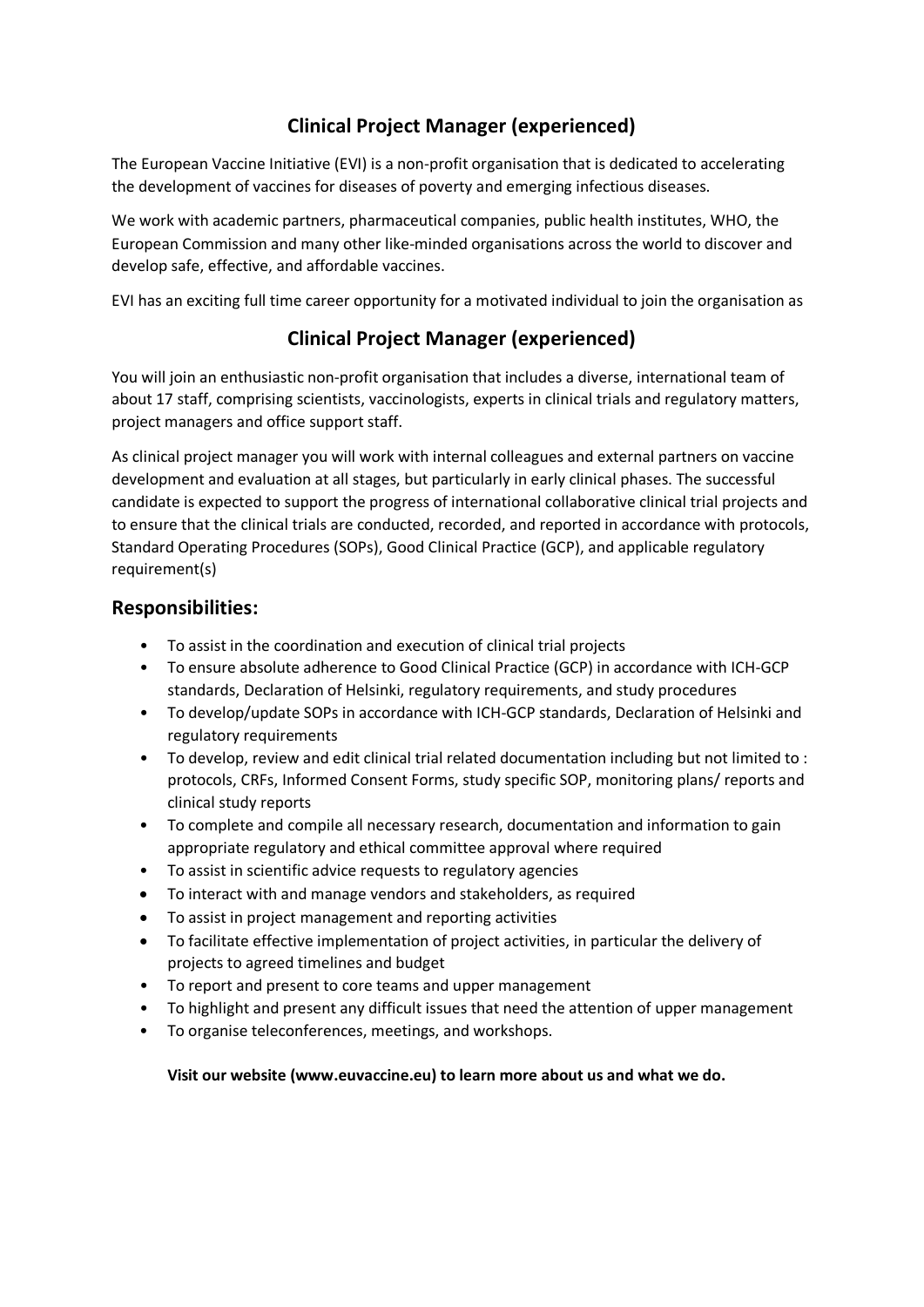## **Qualifications/Essential Skills/Competencies:**

- Masters, MD or PhD in a relevant scientific discipline
- **Minimum 3 years' experience in investigational clinical research in a pharma company or CRO or in a regulatory agency**
- Proven track record of training and adherence to ICH-GCP
- Knowledge of the EU regulatory requirements for investigational clinical trials
- Ability to contribute to the development of clinical trial related documents and materials
- Clear understanding of the vaccine/drug development process
- Excellent presentation skills including the ability to meet exacting standards and a keen attention to detail
- Ability to work independently (and remotely), yet still in a team.
- Willingness and ability to travel
- Fluent in written and spoken English.
- Knowledge of Microsoft Project and Microsoft Office is mandatory

### **Desired Skills/Competencies:**

- Experience in clinical research quality management
- Planning and organising: Proven ability to be able to plan and manage clinical trials.
- Ability to work within deadlines
- Ability to work in multicultural environment and to maintain effective working relations with people of different nationalities and cultural backgrounds

## **Conditions of Appointment**

- Contract period will start as soon as mutually agreeable.
- Our headquarters are situated in Heidelberg (Germany) and always welcome staff to use our offices - but staff can work remotely from home following an initial inception period lasting 3 months while being trained for the job.
- We manage payroll in Germany, Denmark and Belgium and can easily accommodate staff anywhere in those countries by remote home working options.
- The position is initially limited to three years but is technically an option for permanent placement.

Please do visit our website (www.euvaccine.eu) to learn more about us and what we do.

Applications with the requested information should be submitted in **English!**

Applications must contain a **CV and a Motivation letter** - in the motivation letter please explain why you are applying to EVI and why you think you are qualified for the position.

Applications must be Received no later than **18th July 2022**

**Please send your application by email to; [sten.larsen@euvaccine.eu](mailto:sten.larsen@euvaccine.eu)**

Insert **"Clinical Project Manager application"** in the subject line.